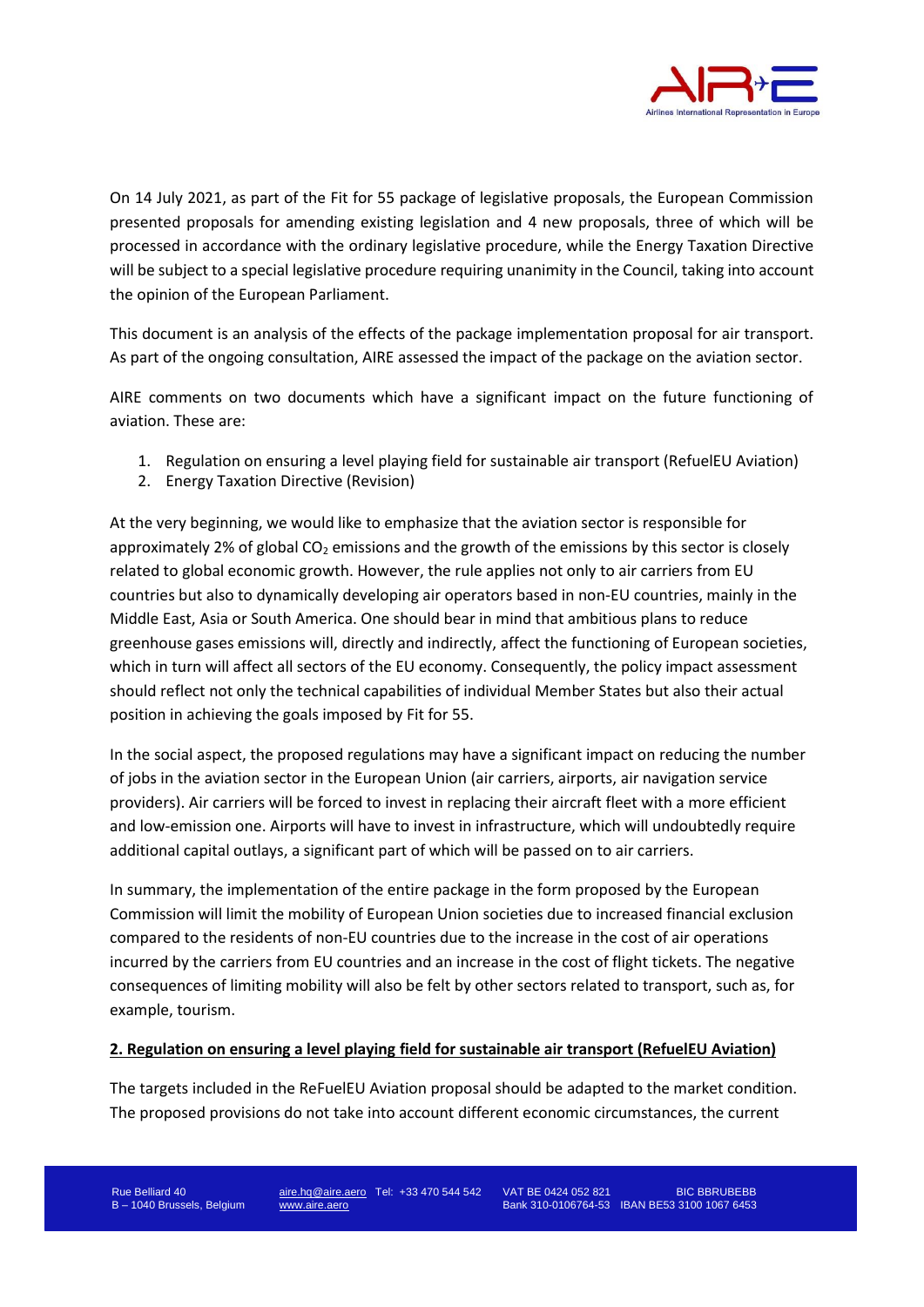

state of development of alternative fuels infrastructure and the demand for alternative fuels, which differ in individual Member States.

**The indicated implementation period for changes in the production requirement of 2% Sustainable Alternative Fuels (SAF) from 2025 by aviation fuel manufacturers is too short**. It is impossible to reach 5% in 2030 from the point of view of the complex manufacturing process of SAF, in particular by aviation fuel manufacturers, who have not yet taken any action to ensure that this product is available on the market. **That period should be extended as follows:**

## **2% from 2030**

## **5% from 2035**

As far as synthetic fuels are concerned, we believe that the Member States should have full freedom, not the obligation, concerning their production and use. We propose that the rate of 0.7% to be applied in 2030 is not obligatory but optional. If the above level is impossible to achieve due to technical and operations reasons, it is advisable to transfer the requirement to the production of other SAF fuels, e.g. biofuels (see: Paragraph 3 in Article 4).

To increase the SAF production capacity, we propose to expand the list of raw materials from which SAF can be produced during the transitional period and allow the Member States to use biofuels used in road transport, such as vegetable or rapeseed oils, for the production of SAF.

Thus, we propose to change the definition contained in Article 3 concerning Sustainable Aviation Fuels (SAF) and define them as "drop-in" fuels, synthetic aviation biofuels as defined in Article 2, second paragraph, and replacing Point 34 with Point 40 of Directive (EU) 2018/2001 respectively.

The argument for the above-mentioned solution is the fact that there is no efficient technology for producing sustainable synthetic SAF aviation fuels, mainly due to the limited availability of raw material. Achieving the proposed rate of synthetic fuels will require high capital expenditure. For the Member States with no raw material or technology at their disposal, it will be necessary to import 100% synthetic fuels from countries that will have access to cheap raw materials and developed infrastructure for the production of fuels using cheap energy from renewable sources.

Additionally, it should be emphasized that the minimum SAF share of 2% at the initial stage, should be set for the entire EU, without the possibility for the individual Member States to apply higher rates at the national level. In our opinion, more ambitious policies implemented by selected countries may lead to a reduction in the availability of raw materials used in the production of SAF and hamper implementation of the ReFuel EU regulations.

To sum up, the gradual increase in the use of SAF in the fuel mix is related to the increase in the operating costs of air carriers, which significantly reduces the competitiveness of European aviation and the tourism industry. Without parallel investment, as well as research and development, these regulations may harm the reconstruction of aviation in Europe after the pandemic, and also contribute to the development of transfer ports outside the territory of the European Union, in locations where the provisions of the regulation will not apply. The implementation of ReFuel EU will also force changes at airports like the implementation of additional infrastructure solutions, which

Rue Belliard 40 **aire.hq@aire.aero** Tel: +33 470 544 542 VAT BE 0424 052 821 BIC BBRUBEBB B – 1040 Brussels, Belgium [www.aire.aero](http://www.aire.aero/) Bank 310-0106764-53 IBAN BE53 3100 1067 6453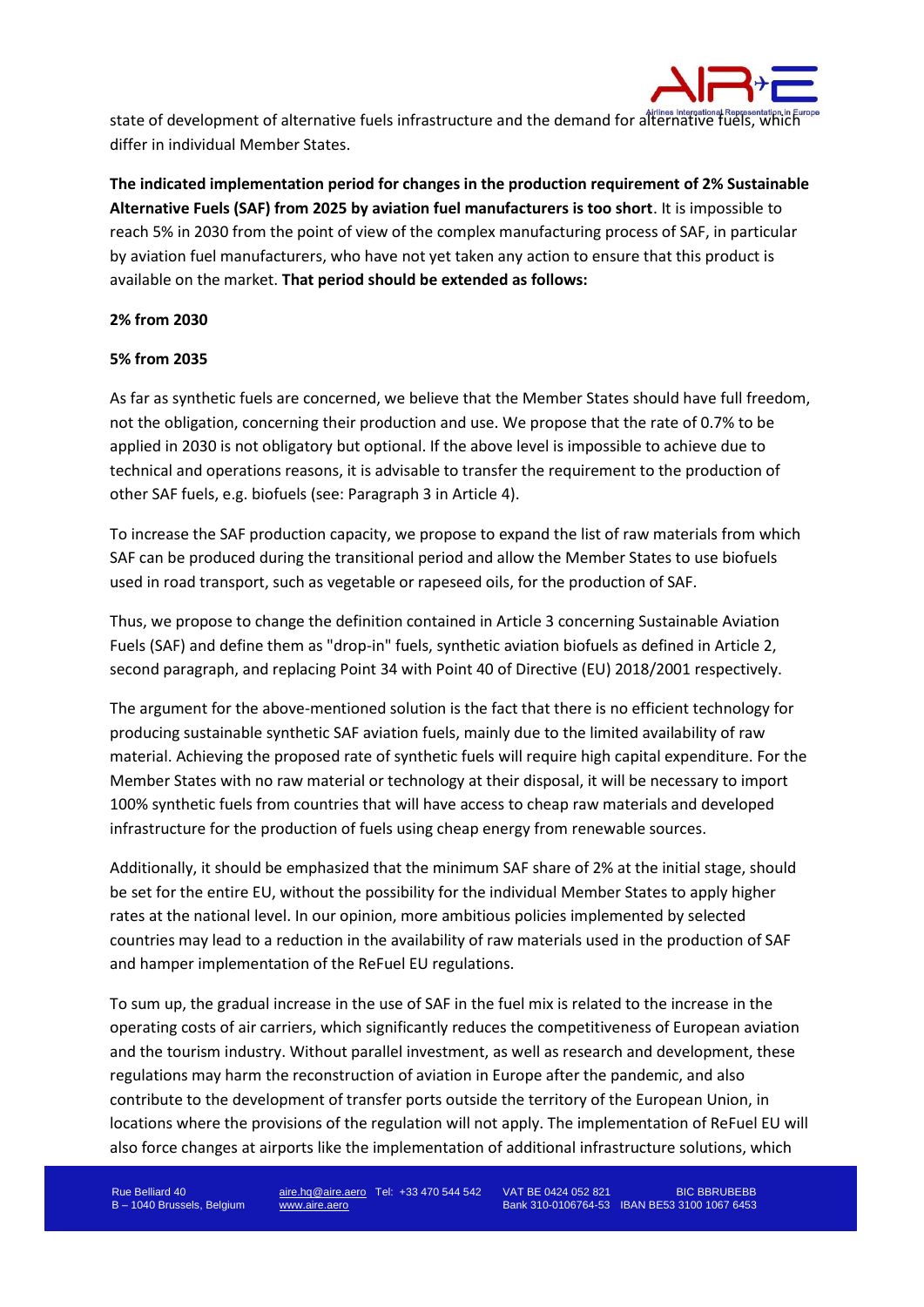

will undoubtedly require financial outlays. It is expected that a significant part of these costs will be passed on to air carriers.

The potential increase in flight ticket prices caused by the increase in the cost of aviation fuel may cause an uncontrolled decline in interest in flying, consequently, a reduction in the number of passengers served at European airports.

At the same time, we would like to draw attention to the lack of precise provisions defining the concept of refuelling and describing its reporting process. **We suggest complete rejection of the proposed amendment in terms of reducing the use of refuelling and the obligation to fuel at least 90% of the 'required' fuel from the designated port**. Proposals for amendments do not take into account the use of operational refuelling. The European Commission does not indicate any cases in which the carrier would be exempted from this obligation. In our assessment, emergency situations have not been taken into account, such as the reduction of the network of connections or the change of aircraft from larger to smaller operating on a given route. Nor has it been defined what penalties would be imposed on carriers not complying with this requirement.

The document as a whole **lacks precise analyses and clear arguments about reducing the use of refuelling**. In its impact assessment, the European Commission refers to the document of 21 July 2019. We believe that a new analysis should be carried out on the basis of the current level of air operations in Europe.

In addition, the proposed amendments must not deprive the carrier of the possibility of refuelling more fuel at the airport of departure, including from outside the EU, in particular where the availability of fuel meeting the quality standards at the destination airport is limited or even does not exist. The air carrier must have the right to refill an additional amount of fuel for the reasons specified above, as well as for safety reasons such as changing weather conditions. An important element is also the economic aspect (the price of aviation fuel at a given airport), which directly affects the profitability of the routes operated.

## **3. Energy Taxation Directive (Revision)**

The widening of the tax gap between fossil fuels and low or zero carbon fuels should be closely related to the real possibilities of switching to alternatives. Currently, there is insufficient availability of sustainable aviation fuels, especially for synthetic fuels.

We reject the proposal for aviation fuel tax and the ticket tax proposal in its entirety. We believe that it would not only undermine the competitiveness of European carriers on the global market, but more importantly, it would slow down the development of the aviation sector in the EU.

In the light of "Fit for 55": ReFuel EU and EU ETS do not need to implement additional measures in the form of aviation fuel tax. The document does not specify how the funds would be allocated by the Member States to the environmental objectives indicated.

The increase in fuel costs on the part of the air carrier resulting from fuel taxation will have a significant impact on the increase in air ticket prices. Consequently, this phenomenon will contribute to reduction of the demand for air travels among passengers, which may have a negative impact on the functioning and development of the tourism sector and, in particular, European air carriers.

Rue Belliard 40 **aire.hq@aire.aero** Tel: +33 470 544 542 VAT BE 0424 052 821 BIC BBRUBEBB B – 1040 Brussels, Belgium [www.aire.aero](http://www.aire.aero/) Bank 310-0106764-53 IBAN BE53 3100 1067 6453